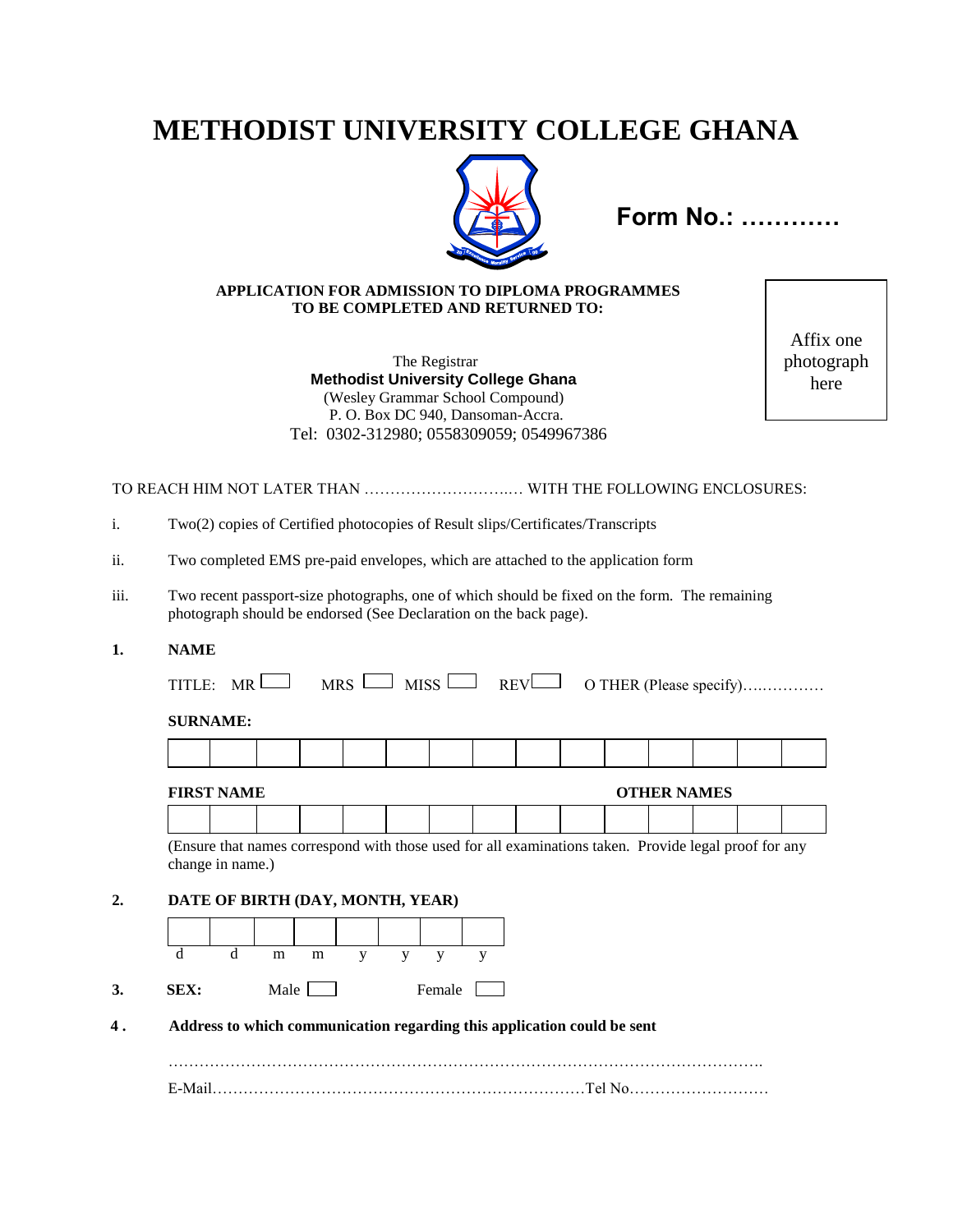**Any change in address must be communicated at once to the Registrar**

## **5. PERSONAL INFORMATION:**

| iv. Marital Status Single $\Box$                             |  |      |
|--------------------------------------------------------------|--|------|
|                                                              |  |      |
|                                                              |  |      |
|                                                              |  |      |
| vii. Do you suffer from any form of impairment? $Yes \frown$ |  | NoL. |
|                                                              |  |      |
|                                                              |  |      |

## **6. EDUCATION**

Schools/Colleges attended with dates:

| Name of School/College and Location |           | Date attended | Offices Held |
|-------------------------------------|-----------|---------------|--------------|
|                                     | From Year | To Year       |              |
|                                     |           |               |              |
|                                     |           |               |              |
|                                     |           |               |              |

# **7. EXAMINATION DETAILS:**

7a. Indicate SSS, 'O' and 'A' Level Grades obtained in respective columns

Examination Index Number

| <b>SUBJECT</b> | SSS Grades |     | O' Level Grades |     | 'A' Level Grades |     |
|----------------|------------|-----|-----------------|-----|------------------|-----|
|                | 1st        | 2nd | 1st             | 2nd | 1st              | 2nd |
|                |            |     |                 |     |                  |     |
|                |            |     |                 |     |                  |     |
|                |            |     |                 |     |                  |     |
|                |            |     |                 |     |                  |     |
|                |            |     |                 |     |                  |     |
|                |            |     |                 |     |                  |     |
|                |            |     |                 |     |                  |     |
|                |            |     |                 |     |                  |     |

7b. Indicate grades obtained in other examinations

| <b>NAME OF EXAMINATION</b> | <b>SUBJECTS</b> | ADES<br>.ZR. |
|----------------------------|-----------------|--------------|
|                            |                 |              |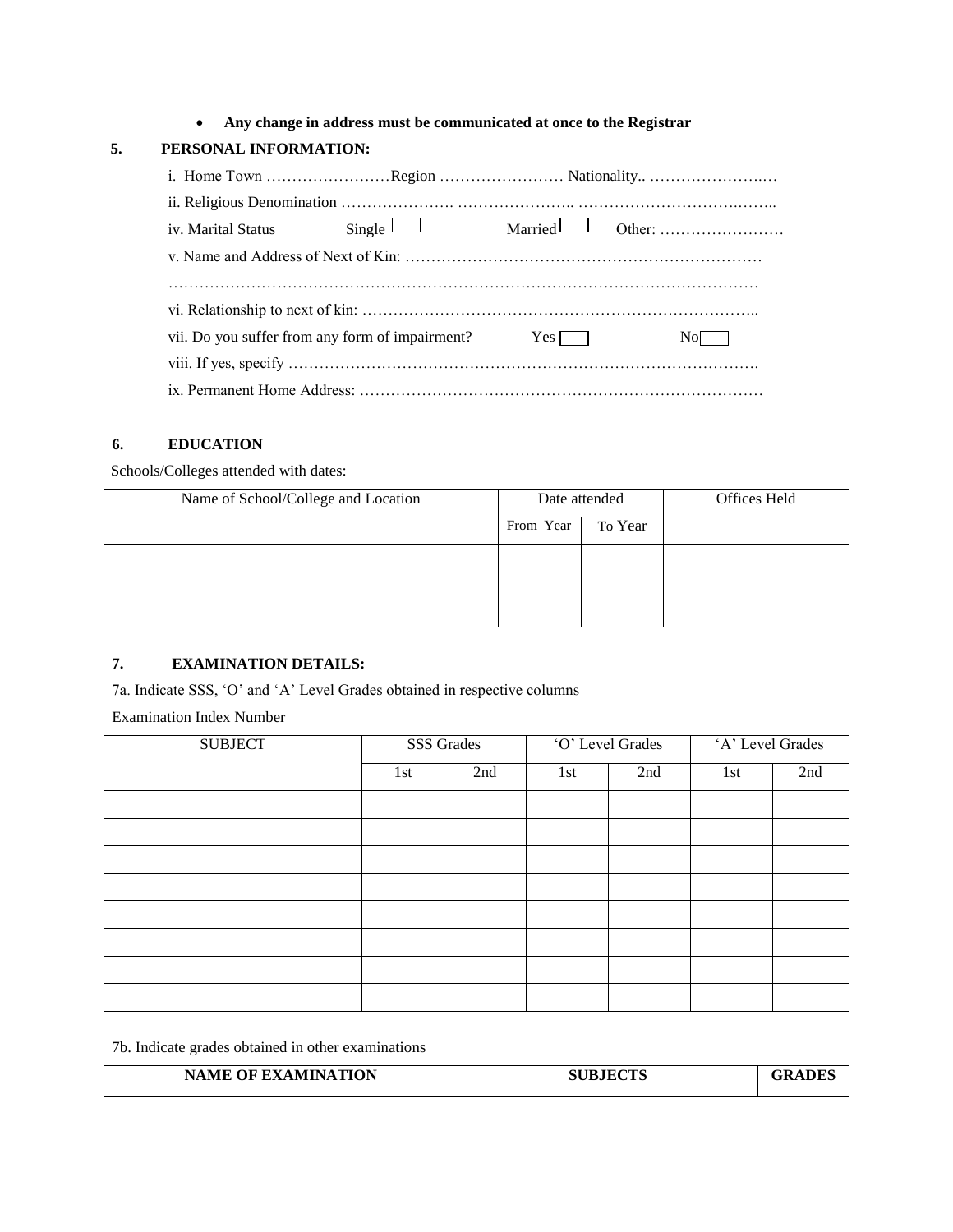## **8. EMPLOYMENT HISTORY:**

Particulars of past and present employment with dates:

|               | <b>Employer</b> (s)                                                                                                                                                                                                    | <b>Position</b>               | <b>Dates</b> |
|---------------|------------------------------------------------------------------------------------------------------------------------------------------------------------------------------------------------------------------------|-------------------------------|--------------|
|               |                                                                                                                                                                                                                        |                               |              |
|               |                                                                                                                                                                                                                        |                               |              |
| 9.            | PROGRAMMES BEING OFFERED:                                                                                                                                                                                              |                               |              |
|               | Indicate the course you wish to be admitted to.                                                                                                                                                                        |                               |              |
|               | Diploma in:                                                                                                                                                                                                            |                               |              |
|               | <b>Information Technology</b>                                                                                                                                                                                          |                               |              |
| 10.           | <b>SOURCE OF FUNDING:</b> (Tick the appropriate box)                                                                                                                                                                   |                               |              |
|               | Parent/Guardian<br>i.                                                                                                                                                                                                  | ii. Scholarship iii. Self     |              |
|               |                                                                                                                                                                                                                        |                               |              |
| 11.           |                                                                                                                                                                                                                        |                               |              |
|               |                                                                                                                                                                                                                        |                               |              |
|               |                                                                                                                                                                                                                        |                               |              |
|               |                                                                                                                                                                                                                        |                               |              |
|               | <b>IMPORTANT:</b> AN APPLICANT WHO MAKES A FALSE STATEMENT WILL BE REFUSED ADMISSION. IF<br>HE/SHE HAS ALREADY BEEN ADMITTED TO THE UNIVERSITY COLLEGE, HE/SHE WILL BE ASKED TO<br>WITHDRAW.                           |                               |              |
|               |                                                                                                                                                                                                                        |                               |              |
|               |                                                                                                                                                                                                                        | <b>DECLARATION BY WITNESS</b> |              |
| Practitioner. | The declaration should be signed by someone of high repute who should also endorse one of the passport-size<br>photographs on the reverse side. This person should be a Senior Public Servant/Clergyman/Lawyer/Medical |                               |              |
|               | I certify that the photograph endorsed by me is the true likeness of the                                                                                                                                               |                               |              |
|               | I have inspected his/her certificates/documents and I am satisfied that the names conform to those by which he/she is<br>officially known.                                                                             |                               |              |
|               |                                                                                                                                                                                                                        |                               |              |